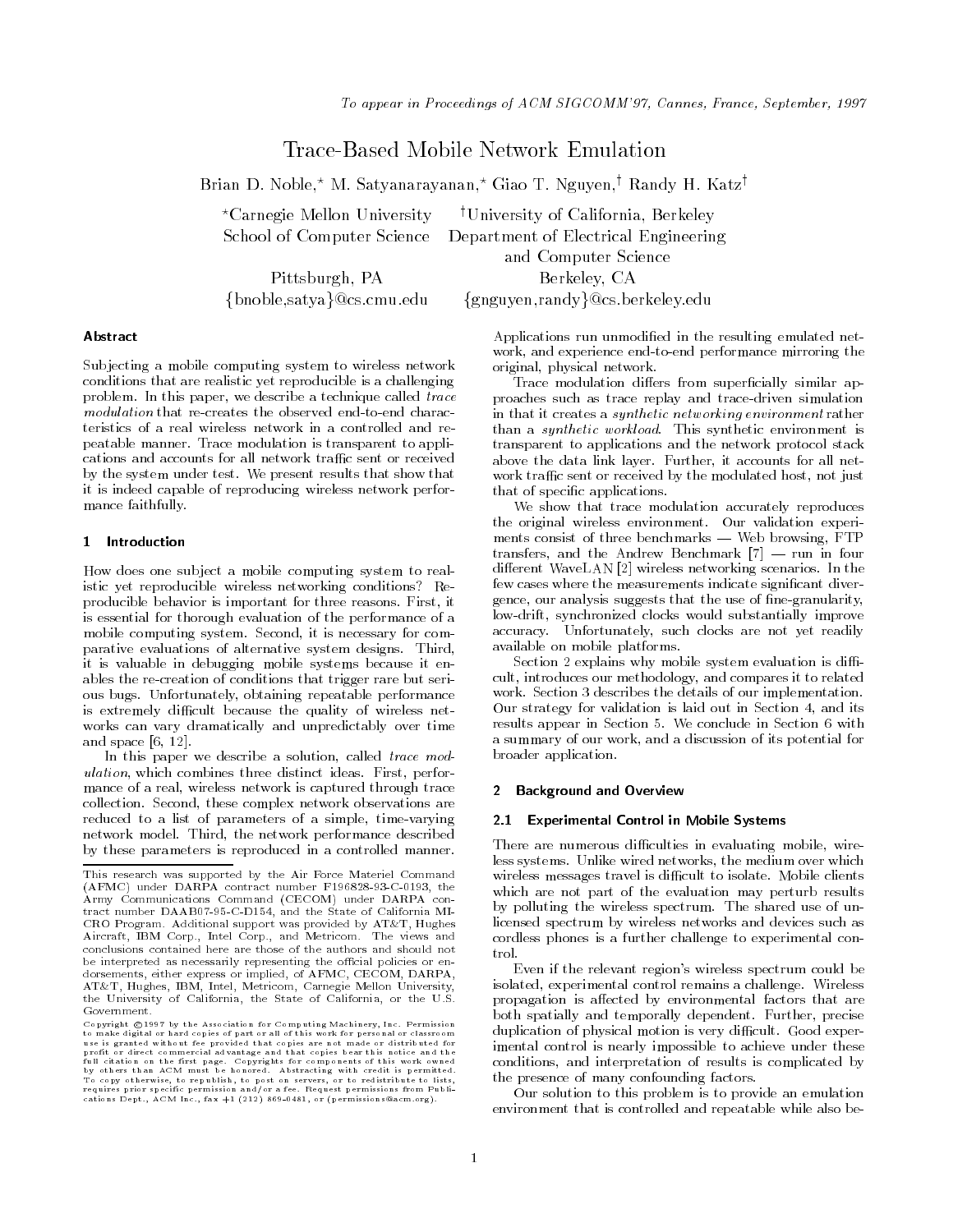ing faithful to the real mobile environment under consideration. To do this, we use a trace-based approach, recording the performance of a real wireless deployment and reproducing that performance in a controlled manner. Unlike most trace-based systems, modulation influences the environment in which a system operates rather than generating the workload for that system. In other words, we create a synthetic environment in which to execute a real workload, rather than create a synthetic workload in a real environment.

While trace modulation is especially valuable for wireless networks, it can also be useful in other contexts. In general, it is difficult to reproduce the precise behavior of live networks supporting complex distributed systems. Our methodology offers the potential for improved reproducibility in evaluating such systems.

Of course, trace modulation is not a panacea. A single trace can only capture a snapshot of the varying performance along a particular path. Further, even trace-based evaluation cannot offer precisely reproducible results because network processes are nondeterministic. In spite of these limitations, our approach strikes an excellent balance: it comes close to the realism of live experiments, while preserving much of the flexibility, ease of use, and reproducibility of simulation.

#### 2.2 Methodology

Our methodology consists of three phases: collection, distillation, and modulation. In the collection phase, an experimenter with an instrumented mobile host physically tra verses some path. During the traversal, packets from a known workload are generated. The mobile host records observations of these packets as well as network device characteristics. At the end of the traversal, the list of observations represents an accurate trace of real network behavior. By performing multiple traversals of the same path, one can obtain a trace family that captures network quality variation on that path.

The distillation phase transforms a collected trace into a form suitable for modulation. For each instant in time, distillation examines the performance of the known workload and produces a set of parameters for a simple network performance model. By composing these, distillation produces a concise, time-varying description of network performance.

In the modulation phase, mobile system and application software is sub jected to the network behavior described by the distilled trace. Unmodied software is run on a LANattached host whose kernel has been extended to read the trace and to delay or drop packets in accordance with its model parameters. The mobile software thus experiences a network environment indistinguishable from that recorded in the trace, but experiments can be carried out without mobile network hardware or physical motion. It is important to note that trace modulation is fully transparent to mobile  $softmax$  = no source or binary changes have to be made, and all network traffic into and out of the mobile host is accounted for.

### 2.3 Related Work

The original contribution of our methodology lies in its synthesis of three distinct ideas:

- $\bullet$  trace collection to accurately capture observed network behavior: work behavior; which be havior; which be havior; which behavior; which behavior; which behavior; which behavior
- reduction of observations into a time series of parameters for a simple network model;
- application-transparent network emulation through model-driven delays and losses of packets in a layer below the API of an operating system.

We are not aware of any previous work, published or unpublished, that combines these ideas in a similar manner. However, each aspect of our methodology has been investigated in isolation by other researchers.

The best-known system for network tracing is the Berkeley Packet Filter [11], which is typically used in conjunction with tcpdump [9]. This architecture is efficient and flexible, and has rightly found great favor with the networking community. Our trace collection mechanism differs from the Berkeley Packet Filter in that we record device characteristics in addition to information from packets. While not strictly necessary for trace modulation, such a record of device behavior in actual use is valuable for a better understanding of wireless networks [12].

The notion of reducing complex network observations to simple parameters through controlled workloads is commonly used in modelling physical channels. Our determination of bottleneck bandwidth is quite similar to the packetpair approach used by Keshav [10], but our workload enables derivation of additional network parameters.

The network emulation package most similar to our modulation kernel is hitbox, which was used in evaluating the performance of TCP Vegas [1]. Unlike trace modulation, hitbox models networks with relatively static performance. A more flexible system, the Probe/Fault Injection Tool [4], allows any protocol layer to be encapsulated by a lower layer to perturb existing traffic, and a higher layer to generate test traffic. However, these layers are driven only by synthetic models, not by empirically derived ones. The Lancaster emulator [3] uses a central server rather than an emulation layer in each host.

More broadly, the use of user-level libraries for network emulation is widespread. Examples include Delayline [8] and the slow mechanism of RPC2 [16]. While useful, such libraries have two shortcomings: they require recompilation or relinking of applications, and they only influence traffic to or from the applications in question.

#### 3 Design and Implementation

#### 3.1 Collection Phase

There are two key issues in trace collection: what to collect and how to collect it. We have defined a trace format [13] that is flexible and extensible while remaining fully self-descriptive. We collect both packet traffic information and characteristics of mobile network devices; our collection platform incurs modest overhead, and reliably detects lost data.

#### 3.1.1 Data Collected

Trace collection logs every outgoing and incoming packet, along with the time at which it was sent or received. Where relevant, we also collect protocol-specific information such as sequence numbers, flags, and destination and source ports.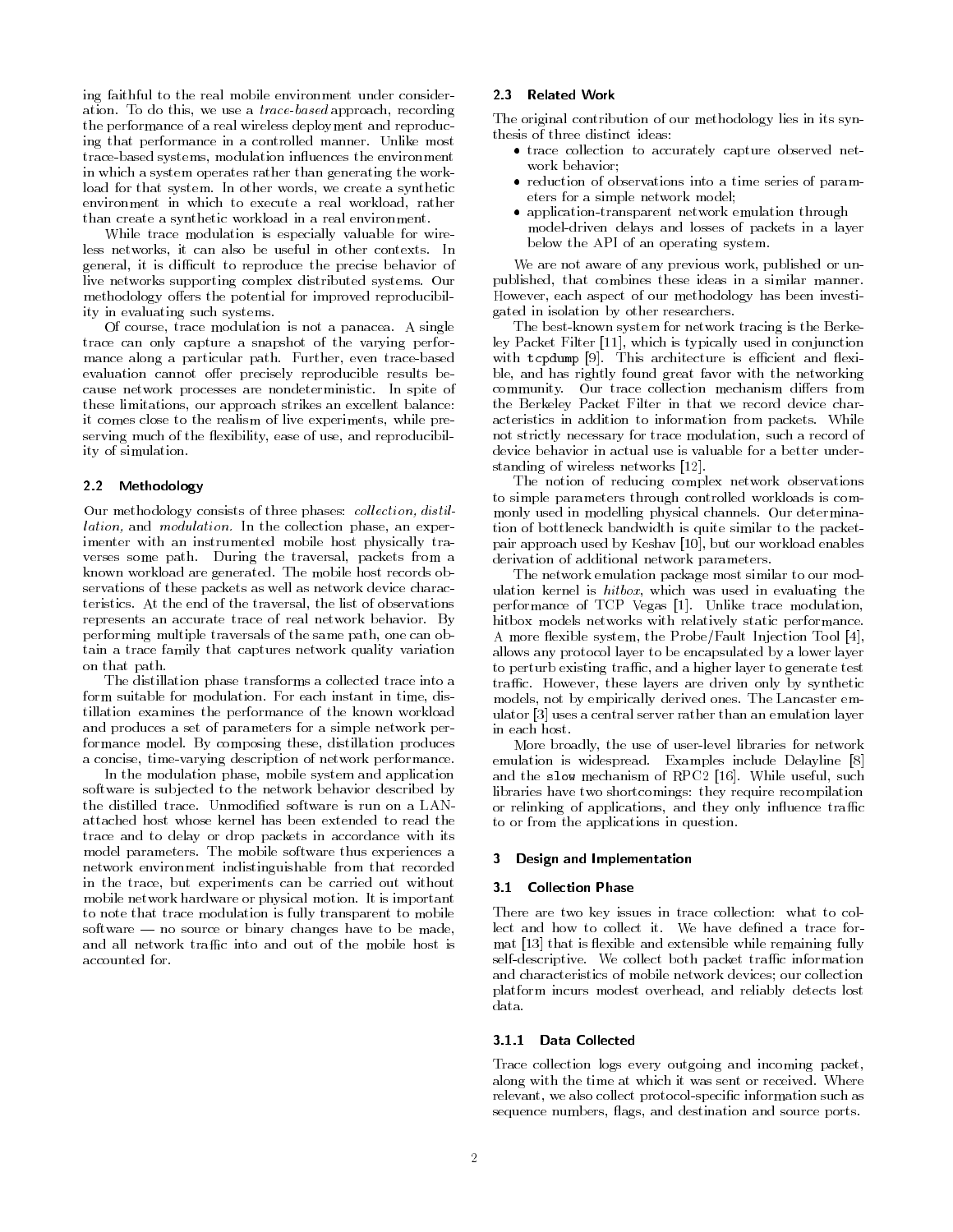Our known workload, a modied version of the ping utility, consists of ICMP ECHO and ECHOREPLY packets. For ECHO packets, we collect the  $id$  field, which is the process id that generated the ECHO, and the time at which the packet was generated. For ECHOREPLY packets, we again record the id field. We also record the round-trip time, obtained by subtracting the time the ECHOREPLY was received from the time carried in the packet's payload. Since all timestamps are provided by a single host, synchronized clocks are not needed.

Our trace format supports measurements from a variety of network devices; however, this paper focuses exclusively on the AT&T WaveLAN packet radio device. This device operates in the 900MHz region, and offers a nominal bandwidth of 2 Mb/s. The static infrastructure for our WaveLAN network consists of a collection of base stations called WavePoints that serve as bridges to an Ethernet. A roaming protocol triggers handoffs between WavePoints as a WaveLAN host moves. The WaveLAN device reports signal characteristics such as signal level, signal quality and silence level, which we record along with packet traffic.

To collect traced information we have an in-kernel imple mentation, similar to other network data collection platforms [9, 11], that provides accurate timing with modest overheads. Hooks are placed in the input and output routines of traced devices to allow the tracing software access to packets. If tracing is enabled, the packet tracing routine examines the media header and encapsulated packet to ensure that the packet is one of the traced types. It then copies relevant information from the packet into a circular buffer. Periodically, the kernel examines the device performance parameters and places that information into the same buffer. Since the kernel buffer is limited in size, it may be overrun. In that case, we are careful to keep track of the number and type of lost records.

The kernel exports a pseudo-device supporting open, close, and read operations: opening the pseudo-device enables tracing; closing it disables tracing. A daemon process periodically extracts collected data from the pseudo-device and writes it to disk.

#### 3.2 Distillation Phase

Trace distillation is the process of transforming a collected trace into a list of performance parameters for a simple net work model. This list is called a *replay trace*, and each entry in it species latency, bandwidth, and loss rate for the duration of time indicated in that entry.

This section begins with a discussion of our network performance model, and then describes the algorithm which derives parameters for this model. It is important to note that the model is separable from the methodology. The use of a different model may, of course, require changes to details in all phases of the methodology.

#### 3.2.1 A Simple, Instantaneous Network Model

Simplicity rather than sophistication is the keystone of our network model. Our goal is to use the simplest possible model capable of yielding accurate results in modulation. Much of the complexity of wireless networks arises from temporal variation caused by changes in location, physical environment, or cross traffic. We cope with this complexity while preserving simplicity by decomposing time-varying behavior into a sequence of short intervals of invariant behavior, much as a complex curve can be approximated by many short line segments.

We place three constraints on the model used in modulation. First, it must be possible to obtain the parameters of the model solely from observations at an endpoint. Second, the workload required by the model in the trace collection phase should not signicantly perturb the network. Third, it must be cheap to compute the parameters, and to use them during modulation.

**Single Packet** Consider two hosts,  $H_1$  and  $H_2$ , with  $H_1$ sending packets to  $H_2$  over some network N. This network may also be carrying cross traffic, defined as any traffic through N that is not between  $H_1$  and  $H_2$ . Such cross traffic may change over time, and will affect the delays and losses experienced by any traffic between  $H_1$  and  $H_2$ .

We can model the end-to-end path from  $H_1$  to  $H_2$  as a series of m service queues,  $q_1, q_2, \ldots, q_m$ . We model each queue's instantaneous service time deterministically, as

$$
t_k = f_k + s v_k \tag{1}
$$

where  $t_k$  is the total delay imposed by queue  $q_k$ ,  $f_k$  is a fixed, per-packet cost,  $s$  is the size of the packet in bytes, and  $v_k$  is a variable, per-byte cost. In physical terms,  $v_k$  is the inverse of the instantaneous bandwidth of the network element  $k$ ;  $f_k$  is the current transmission latency of that element, and is the sum of queueing, per-packet processing, and propagation delays. For a single packet traversing this network, the total delay experienced from  $H_1$  to  $H_2$  is:

$$
\Delta = \sum F_k + s \sum v_k \tag{2}
$$

$$
= F + sV \tag{3}
$$

It is important to note that each queue  $k$  services cross traffic as well as direct traffic between  $H_1$  and  $H_2$ . This means that the delays and losses experienced by traffic between  $H_1$  and  $H_2$ , and hence the values of  $f_k$  and  $v_k$ , change over time as cross-traffic load changes. The quantities  $f_k$ and  $v_k$  are thus intended to capture delays as experienced by traffic from host  $H_1$  to  $H_2$ , rather than some static properties of the queue.

Multiple Packets In keeping with the constraints on our model, we take a simplistic approach to queueing delay when considering multiple packets from  $H_1$  to  $H_2$  through N. As above, an individual queue's service time is broken up into  $f_k$ , the transmission latency over that portion of the network, and  $v_k$ , the per-byte cost induced by bandwidth constraints. Our model holds that the maximum throughput at any individual queue is dependent only on the  $v_k$  term and the sizes of packets. Single single-byte latency,  $f_k$ , can be overlapped and causes no queuing delay.

Since the connection between hosts  $H_1$  and  $H_2$  is a serial string of such queues, the overall throughput is determined by the largest per-byte cost,  $max(v_k)$  at some particular  $q_k$ . We call this *bottleneck* queue  $q_b$ , its per-byte costs,  $V_b$ , and the residual per-byte costs,  $V_r$ . By definition,  $V = V_b + V_r$ , allowing us to rewrite Equation 3 as

$$
\Delta = F + s(V_b + V_r) \tag{4}
$$

For a given time segment of duration  $d$ , there are a single set of *delay parameters:*  $F, V_b$ , and  $V_r$ ; we combine these into a *delay tuple* of the form  $\langle d, F, V_b, V_r \rangle$ . By composing a set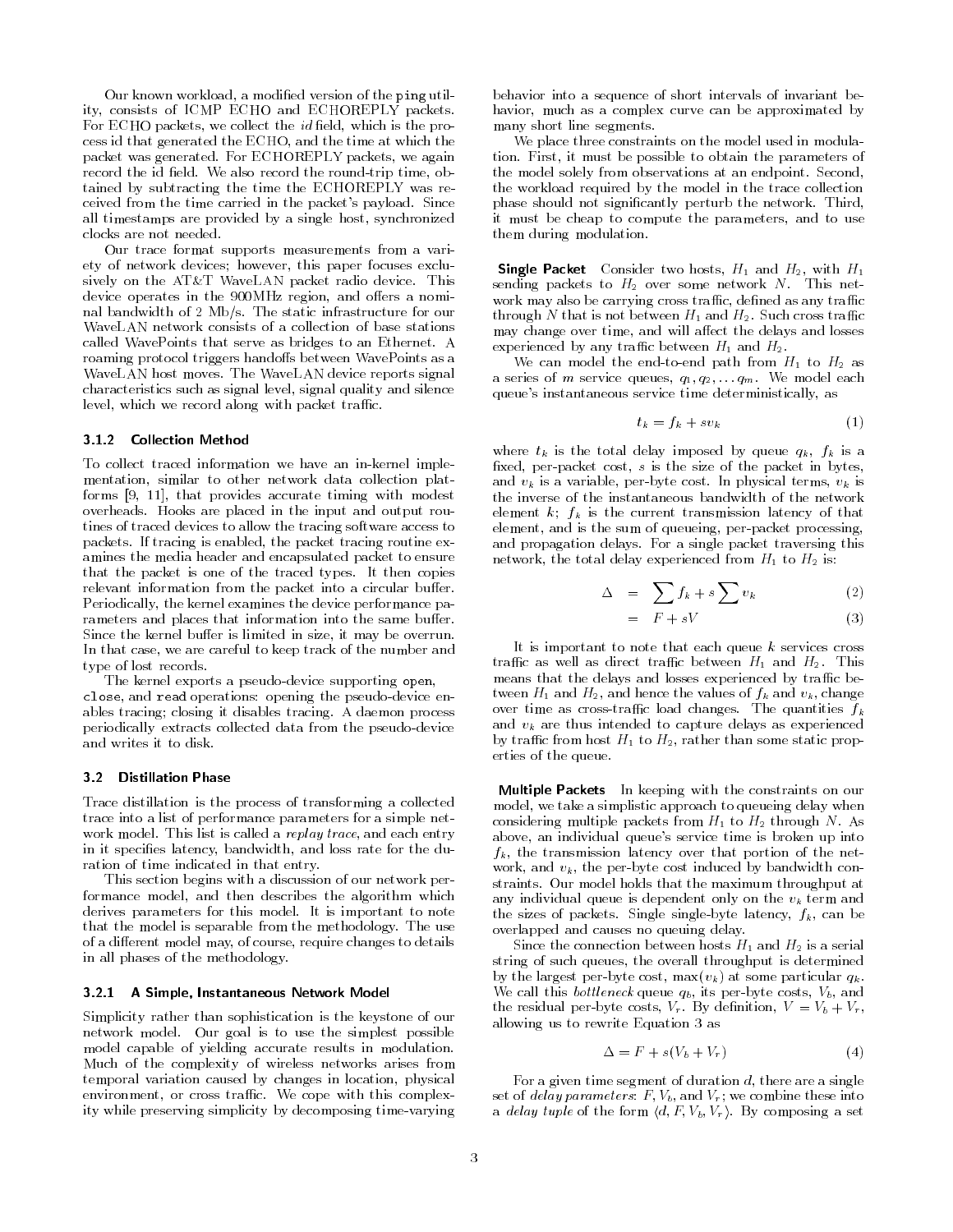of these delay tuples into a list,  $\mathcal{D}$ , we can model arbitrary changes in delay as perceived by traffic flowing from  $H_1$  to  $H_2$  over N.

However, delay is only one aspect of network performance; the other is packet loss. We model losses as a probability <sup>L</sup> of dropping a given packet during the interval  $d$ ; each packet in  $d$  has the same chance of being dropped. Our model, which is above the datalink layer, assumes that corrupt packets are coerced to lost ones. We can combine instantaneous loss and delay behavior into a sequence of five-element network quality tuples,  $S$ , of the form  $\langle d, F, V_b, V_r, L \rangle$ . Such a sequence, the replay trace, describes network quality over time.

#### 3.2.2 Obtaining Model Parameters

Our strategy for producing a replay trace involves observing the loss and delay behavior of a known, fixed workload on the network. Since clock drift on our trace collection hardware can be signicant relative to the time scale of net work quality variation, we are forced to use a strategy that depends only on timestamps taken on a single host. This implies that the workload must consist of round-trips, and that we must assume that network delays are symmetric. These assumptions could be removed if our trace collection hosts were equipped with high-resolution, low-drift, synchronized clocks.

As mentioned in Section 3.1.1, the known workload is provided by a variant of the ping program. Our workload sends out a group of three packets each second, in two stages. In the first stage, ping sends an ECHO request with a small data payload of size  $s_1$  to a target host. When the corresponding ECHOREPLY is received, ping begins the second stage by sending two larger ECHO requests of size  $s_2$ , backto-back, to the same host. As described in Section 3.1.1, we record the time at which the ECHOREPLY packets arrive, the round-trip times, and the sizes of those packets. Since these three packets were sent very close together in time, we normally assume they observed the same network conditions; our technique detects and corrects for situations when this assumption does not hold.

Delay The production of one estimate of instantaneous network delay requires two steps. The requires two steps. The requires two step is determined by the requires  $\mathbf{r}_i$ mining the end-to-end latency, <sup>F</sup> , and the total per-byte  $costs, V$ . The second step involves discovering the relative proportions of  $V_b$  and  $V_r$ . During these two steps, we implicitly observe and record losses.

The first packet takes some time  $t_1$  for its round-trip, the second some longer time  $t_2$ . Since their round-trips were entirely non-overlapping, we know the second packet incurred no queueing delay due to the first packet. For these packets, each taking a round trip, our model says that:

$$
t_1 = 2(F + s_1 V) \tag{5}
$$

$$
t_2 = 2(F + s_2 V) \tag{6}
$$

From these equations we can determine  $F$  and  $V$ .

The second and third packets each have size  $s_2$ , but the second takes time  $t_2$ , and the third  $t_3$ , where  $t_3 > t_2$ . Since they were sent back-to-back, the third packet is subject to queueing delay behind the second. Hence our model says that:

$$
t_2 = 2(F + s_2(V_b + V_r))
$$
\n(7)

$$
t_3 = 2(F + s_2(V_b + V_r)) + s_2V_b \tag{8}
$$

That is, that the third packet is delayed behind the second at the bottleneck queue, and that delay is exactly  $s_2V_b$ . Note that the bottleneck cost is paid only on the outbound leg; on the inbound leg, the third packet is already delayed far enough behind the second to get through the bottleneck queue without extra delay. These two equations, together with the first two, give us one set of  $F, V_b, V_r$  estimates.

Occasionally, solving these equations for a single group of packets results in a negative value for one or more of the parameters. Such values arise when the packets in the group experienced substantially different networking conditions from each other. In such situations, we plug in the immediately preceding observed parameters, and take the difference between the expected and observed times. We apply the difference to F and reuse the previous  $V<sub>b</sub>$  and  $V_r$ , reasoning that short-term performance variation is most likely due to media access delay. We are careful not to let this corrective factor cascade.

We use a sliding-window algorithm to convert these estimates into components of an element of  $\mathcal{D}$ , a delay tuple. Each step produces an average of estimates in the current window. Our choice of window width, five seconds, balances the desire to discount outlying estimates with the need to be reactive to true change in network conditions.

**Loss** To estimate the loss rate,  $L$ , we examine sequence numbers of the ECHOREPLY packets in and immediately surrounding the current window. This tells us, for the time from the last packet before the window to the first packet after the window, how many ECHOREPLY packets were expected but failed to arrive. We know that we received  $b$  ECHOREPLY packets, but expected to receive  $a$ , the number of ECHO packets sent. Let  $P = 1 - L$  be the unknown probability that a packet sent arrives without being dropped. Thus, we know that <sup>a</sup> ECHO packets were sent, of which  $Pa$  arrived at the target host. For each of those  $Pa$ packets, the target host responds with an ECHOREPLY, of which  $P^2a$  arrive back at the original sender. But, since we know we received <sup>b</sup> ECHOREPLY packets:

$$
b = P^2 a \tag{9}
$$

$$
L = 1 - \sqrt{b/a} \tag{10}
$$

Combining  $L$  and  $\mathcal{D}$ , we obtain a network quality tuple, which is an element of  $S$ . The algorithm to produce the entire list runs in the order of the length of the trace, and comprises a single pass.

No clocks are used in calculating L, so in fact we could dispense with the symmetry assumption for loss information. However, to simplify the implementation, we preserve the more restrictive assumption of symmetry already needed for calculating delay parameters. While we have observed slightly asymmetric loss rates in our wireless devices, our assumption of symmetry does not significantly affect the accuracy of modulation.

#### 3.3 Modulation Phase

Once we have a description of network behavior in a replay trace, we must reproduce that behavior in a wired networking environment. We do this through two components: a user-level daemon process and an in-kernel modulation layer. The daemon feeds lists of network quality tuples,  $S$ , to the kernel, which subjects all inbound and outbound traffic to delays and drops according to the model.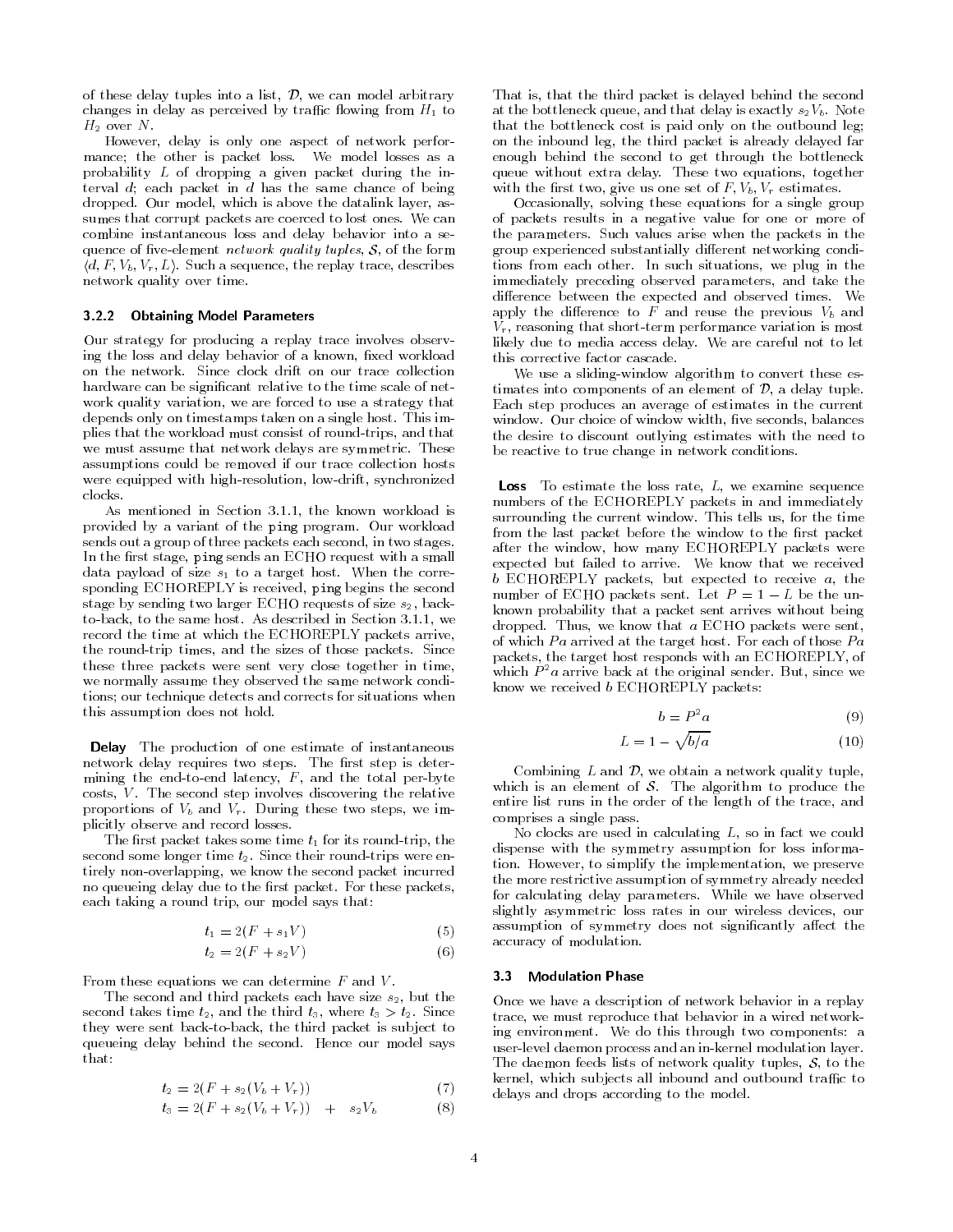When modulation begins, the daemon opens a pseudodevice much like that described in Section 3.1.2. The daemon then reads the quality tuples from a file, and writes them to the pseudo-device. This device is backed by an in-kernel, fixed-sized buffer. When the buffer is full, the daemon blocks until there is room to write new tuples. The daemon may write a file of tuples once and then close the pseudo-device, or it may loop over the file until interrupted.

The modulation layer is placed between the IP and Ethernet layers of the protocol stack. This modied protocol stack is used by the host on which we wish to run experi ments. This layer uses an on-line scheduling algorithm to delay and drop packets according to the parameters found in a replay trace.

The modulation layer reads out entries from this buffer as they are needed, and subjects packet traffic to these parameters by placing them in a delay/drop queue, where they are scheduled asynchronously. Given our linear model, delay calculations are straightforward. To ensure that outbound and inbound packets interfere with one another, we use a single delay queue. Outbound and inbound packets are scheduled exactly the same way by this queue. In addition to calculating a packet's delay, we generate a random number to decide whether or not to drop it. Lost packets are dropped only after they pass through the bottleneck queue.

Scheduling Granularity In our current implementation, clock-based interrupt resolution on our hosts is only 10 milliseconds. To cope with this limited resolution, we make the simplifying assumption that packet arrivals, and hence departures, are uniformly distributed between clock ticks. Hence, if we schedule on the closest clock tick, the long term average error should tend to zero. Because packets to be delayed less than half a clock tick are sent immediately, sparse traffic modeled over relatively high-performance links will not be sufficiently delayed. This simplifying assumption could be avoided in one of two ways. One approach would be to use a custom hardware clock, but this would preclude our ability to run on stock machines. The other approach, which we rejected in the interests of minimal system perturbation, would be to raise the frequency of clock interrupts as described by Ahn et al [1].

Delay Compensation Our intent is to provide symmetric delay of inbound and outbound traffic; that is, for a fixed set of modulation parameters, inbound traffic should perform exactly the same as outbound traffic. However, because the unified delay queue is placed at an endpoint, inbound and outbound delays are slightly asymmetric, as shown in Figure 1. In this figure, a synthetic trace roughly equivalent to that of a WaveLAN is used to modulate FTP transfers of varying sizes, both inbound and outbound. The uppermost, dashed curve in this figure shows the fetch FTP performance with this implementation; the solid line shows the store FTP performance. Without modications, inbound traffic has significantly lower throughput than outbound, an artifact of the asymmetric placement of the delay queue. An accurate realization of our model would delay these two streams identically.

To correct for this, we compensate for the additional delays on inbound traffic. To determine the amount of compensation, we measure the physical network over which modulation will take place, using the same tools described here. This measurement need occur only once; it is independent of the network to be emulated. We then take the long-term average of the modulating network's bottleneck per-byte costs,



This figure depicts replay of a synthetic trace whose performance is close to that of a WaveLAN device, both with and without inbound traffic compensation. A perfect realization of our delay model would result in identical performance for Fetch and Store.

Figure 1: Effect of Delay Compensation

 $V<sub>b</sub>$ . This term is subtracted from the replay trace's bottleneck per-byte costs for modulation of inbound packets

The effectiveness of compensation is shown in Figure 1. Store throughput does not change, but fetch throughput with compensation, shown by the dotted curve, is much closer to that of send. To validate the assertion that compensation depends only on the modulation setup, an experiment with a synthetic trace was run for a much slower network. The results confirm that compensation is independent of the traced network performance.

## 4 Validation Approach

Our goal in trace modulation is to subject a system to a networking environment indistinguishable from the one on which the trace was collected. To gauge our success in this, we collected and distilled traces from a small set of interesting mobile networking scenarios. We then compared the end-to-end performance of three benchmarks under trace modulation to live performance on those scenarios.

We chose WaveLAN because we depend on it heavily in day-to-day use, and understanding its detailed characteristics is important to our community. However, this choice is an especially stressful test case for our methodology because WaveLAN is a fast medium and packet delays are short. The accuracy of emulation is therefore likely to be particularly sensitive to limitations of our model and shortcomings in our implementation.

#### 4.1 Mobile Scenarios and Traces

The four scenarios we have chosen for evaluation were con ducted at Carnegie Mellon University, and were chosen to cover a wide range of user behavior and network quality. Figures 2 through 5 present key network characteristics of these scenarios.

The topmost component of each figure depicts the observed signal level in WaveLAN-specific units. Higher levels indicate stronger signals; levels below 5 are assumed to be background noise by the WaveLAN driver. The other three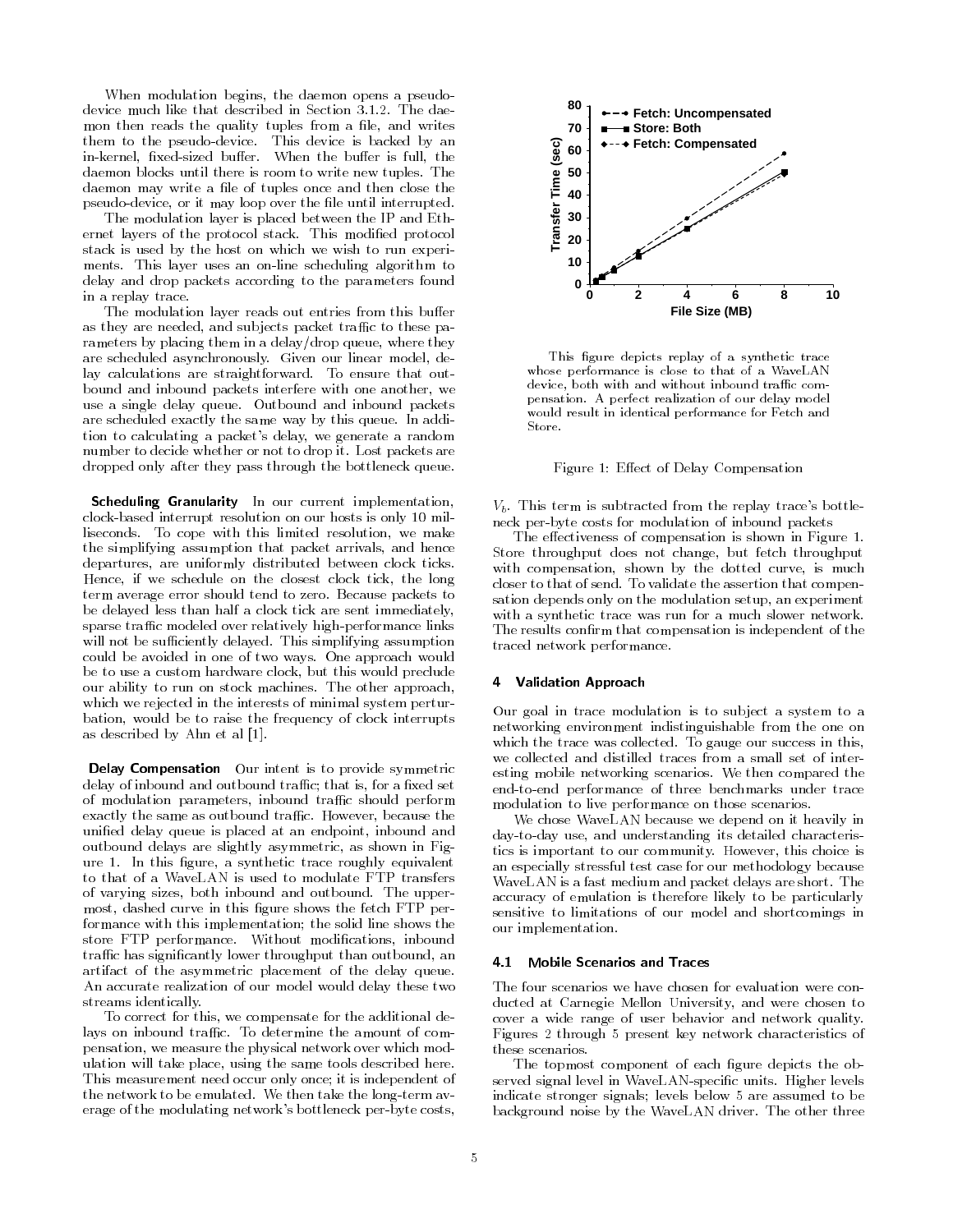components of each figure depict quantities derived from the distilled traces: latency in milliseconds, bandwidth in kilobits per second, and loss rate in percent. To account for temporal variation, four trials were obtained of each scenario. Each graph combines the observations from all four trials.

In Figures 2 through 4, the X axis represents location, with labels indicating checkpoints along the path. Although every effort was made to keep physical speed identical across trials of a scenario, perfect consistency is impossible. To account for this, we normalized inter-checkpoint intervals to be of the same length across different trials of a given scenario; these lengths roughly correspond to the proportion of time that interval took with respect to the entire trace. At each X value, the vertical line represents the range of observed parameter values at that location across different trials. For example, at location x4 in the first graph of Figure 2, the minimum observed signal level was 17 and the maximum was 22.

Since the fourth scenario does not involve motion, it is meaningless to attempt to correlate parameter values with locations. Hence Figure 5 depicts the occurrence of observed values as histograms.

### 4.1.1 Porter: Inter-Building Travel

The Porter trace, depicted in Figure 2, begins in the main lobby of Wean Hall (location x0 in the graphs), then tra verses an outdoor patio to Porter Hall  $(x1-x3)$ , and finally enters and traverses Porter Hall (x4-x6).

Signal level is highly variable initially, but steadily improves as the Wean-Porter patio is crossed. It falls off again as Porter Hall is traversed. Close to location x5 in Porter Hall, signal level again becomes highly variable. The latency graph indicates several spikes as high as 100 milliseconds, but typically hovers between 1.5 and 10 milliseconds. The bandwidth graph shows typical rates between 1.4Mb/s and  $1.6 \text{Mb/s}$ , but also indicates spikes as low as  $900 \text{Kb/s}$ . Loss rates are typically below 10%, the worst cases being the early portion of the Wean-Porter patio, and the end of Porter Hall.

#### 4.1.2 Flagstaff: Outdoor Travel

 $Flagstaff$ , the next scenario, is depicted in Figure 3. The path for this scenario leaves Porter Hall (y0-y1) to walk along the back edge of the campus in Schenley Park (y1  $y5$ ), then around Flagstaff Hill ( $y5-y9$ ). The entire trace takes place outdoors, but at all times we remain in the line of sight of buildings housing WavePoint base stations.

Overall, signal quality during the Flagstaff traces is somewhat below that of the Porter traces. It starts off highly variable, then falls off sharply as soon as Schenley Park is entered, and stays roughly constant at a low level thereafter. On the whole, latency is much better in Flagsta than in Porter. Average bandwidth is somewhat better in the Flagstaff traces than Porter. Where the Flagstaff traces are signicantly worse than the Porter traces is in loss rate, particularly later in the traversal.

#### 4.1.3 Wean: Traveling to Classroom

The next scenario is traveling from a graduate student office to a classroom, all within Wean Hall. This trace, depicted in Figure 4, is called the Wean trace. The trace begins in an office with known poor connectivity  $(z0)$ , then traverses a hallway to the building's elevator (z0-z3). We wait for the



This figure shows observed signal quality and derived model parameters for the Porter scenario. At each X value, the vertical line gives the range of observations at that location across trials. Note the log scale for latency.

Figure 2: Porter Traces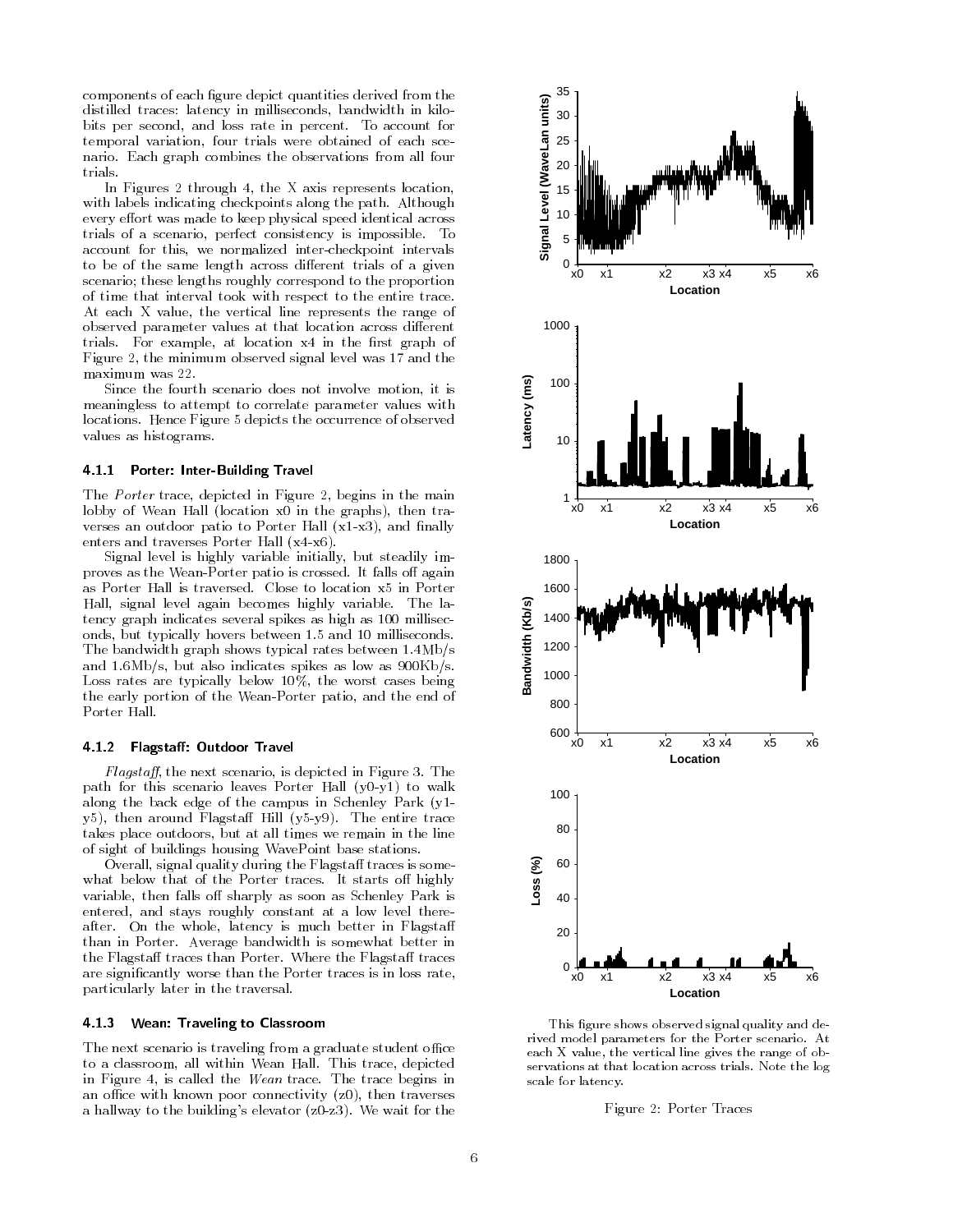

This figure shows observed signal quality and derived model parameters for the Flagstaff scenario. At each X value, the vertical line gives the range of observations at that location across trials. Note the log scale for latency.

Figure 3: Flagstaff Traces



This figure shows observed signal quality and derived model parameters for the Wean scenario. At each X value, the vertical line gives the range of observations at that location across trials. Note the log scale for latency.

Figure 4: Wean Traces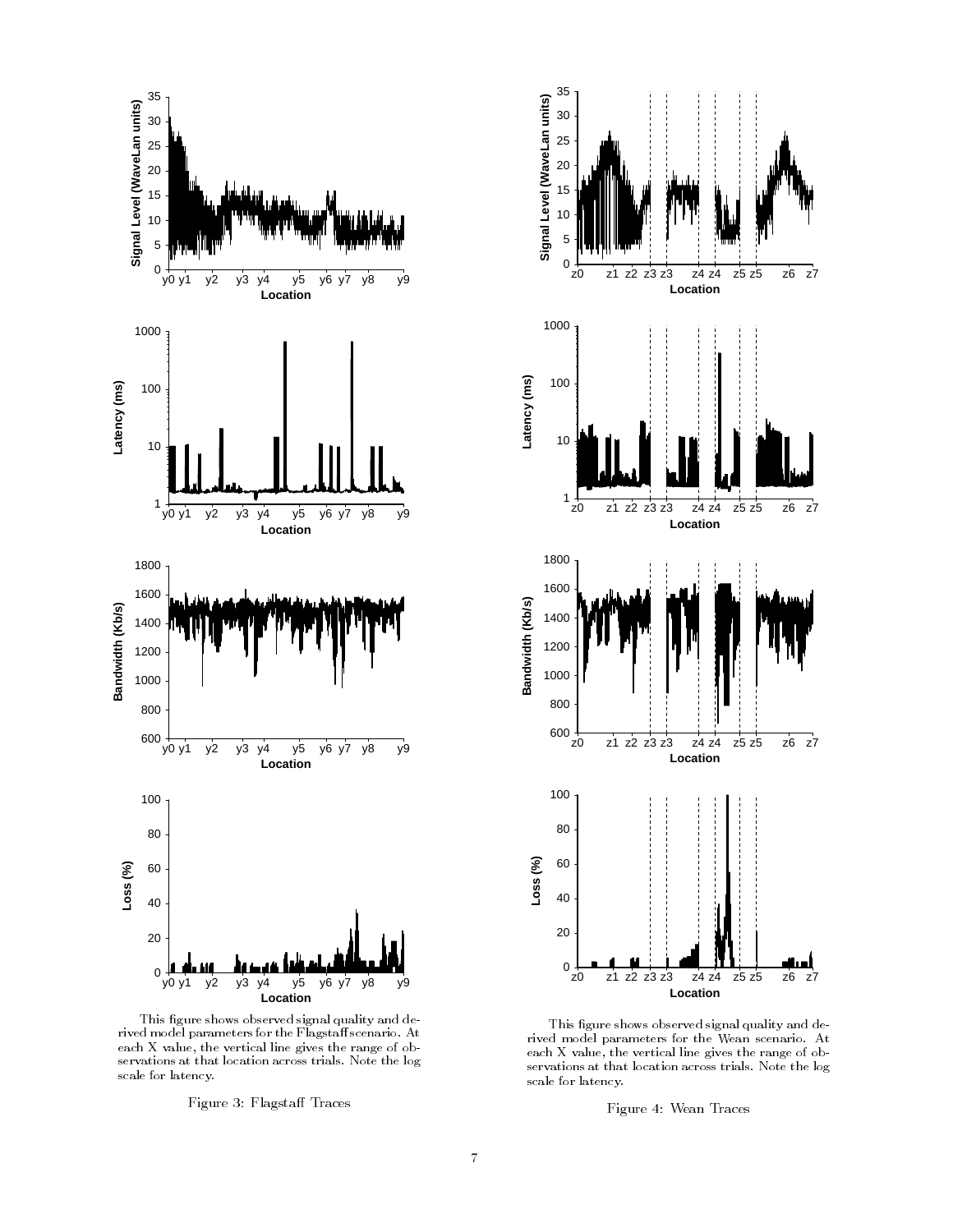elevator  $(z3-z4)$ , then enter and ride it three floors  $(z4-z5)$ . We then exit the elevator and walk to the classroom (z5 z7). Since this scenario involves discontinuous motion, the graphs in this gure are broken into four regions: the walk to the elevator, the wait for the elevator, riding the elevator, and the walk to the classroom.

Signal level is variable, but acceptable for the entire walk to the elevator. While waiting, signal level is quite good, but on the elevator ride it drops precipitously. On exiting the elevator, signal level is again good during the walk to the classroom. Latency is good except during the elevator ride, peaking at 350 milliseconds. Bandwidth is somewhat lower than that found in the Porter traces. Loss rates are low except for the duration of the elevator ride, where they are atrocious.

#### 4.1.4 Chatterbox: Busy Conference Room

The final scenario is intended to capture the effect of interfering wireless traffic rather than physical motion. The trace collection host is placed in a room with five other laptops also using WaveLAN. Each of the other laptops continuously executes a workload produced by SynRGen [5], a synthetic file reference generator. The synthetic workload models a user in a edit-debug cycle on files stored on a remote NFS [15] file server.

We refer to this scenario as the *Chatterbox* scenario, depicted in Figure 5. This figure differs from the depictions of the previous three scenarios because there is no physical motion. We use simple histograms rather than plotting parameter values along a sequence of checkpoint locations. The difference in depiction limits us to coarse comparisons to the previous scenarios. to the previous scenarios.

Figure 5 shows that signal level is consistently high, typically around 18. In spite of high signal level, the presence of interfering traffic results in poorer latency and bandwidth relative to previous scenarios. Loss rates are reasonable.

#### 4.2 Benchmarks

We have selected three benchmarks to test the accuracy of trace modulation. The first benchmark involves a World Wide-Web workload [17]. Web reference traces of five users performing search tasks are replayed as fast as possible on a modied Mosaic v2.6 browser. To ensure good experimental control, all ob jects referenced in these traces were copied to a private Web server, and all URLs in the Web traces were changed to refer to this server.

The second benchmark is FTP. In this benchmark, we transfer a single 10MB file disk-to-disk, both to and from a laptop. This benchmark makes heavy use of the wireless network, and is designed to highlight any potential asymmetry in WaveLAN performance. This is especially important given the assumption of network symmetry forced upon us by the lack of synchronized clocks during trace collection, as discussed in Section 3.2.2.

The third benchmark is the Andrew benchmark run on NFS, a commonly-used network file system. Since NFS was not designed for a mobile environment, it makes no special attempt to defer or eliminate traffic on networks of low quality. We are careful to flush the NFS cache before each trial of the experiment. This benchmark contains an interesting mix of network traffic, and uses UDP as its transport protocol; in contrast, both FTP and HTTP use TCP as their transport protocol.



This figure shows observed signal quality and derived model parameters for the Chatterbox scenario. Unlike previous scenarios, there is no physical move ment. Thus, all graphs depict distributions of observed values. Note the log scale for loss rate.

Figure 5: Chatterbox Traces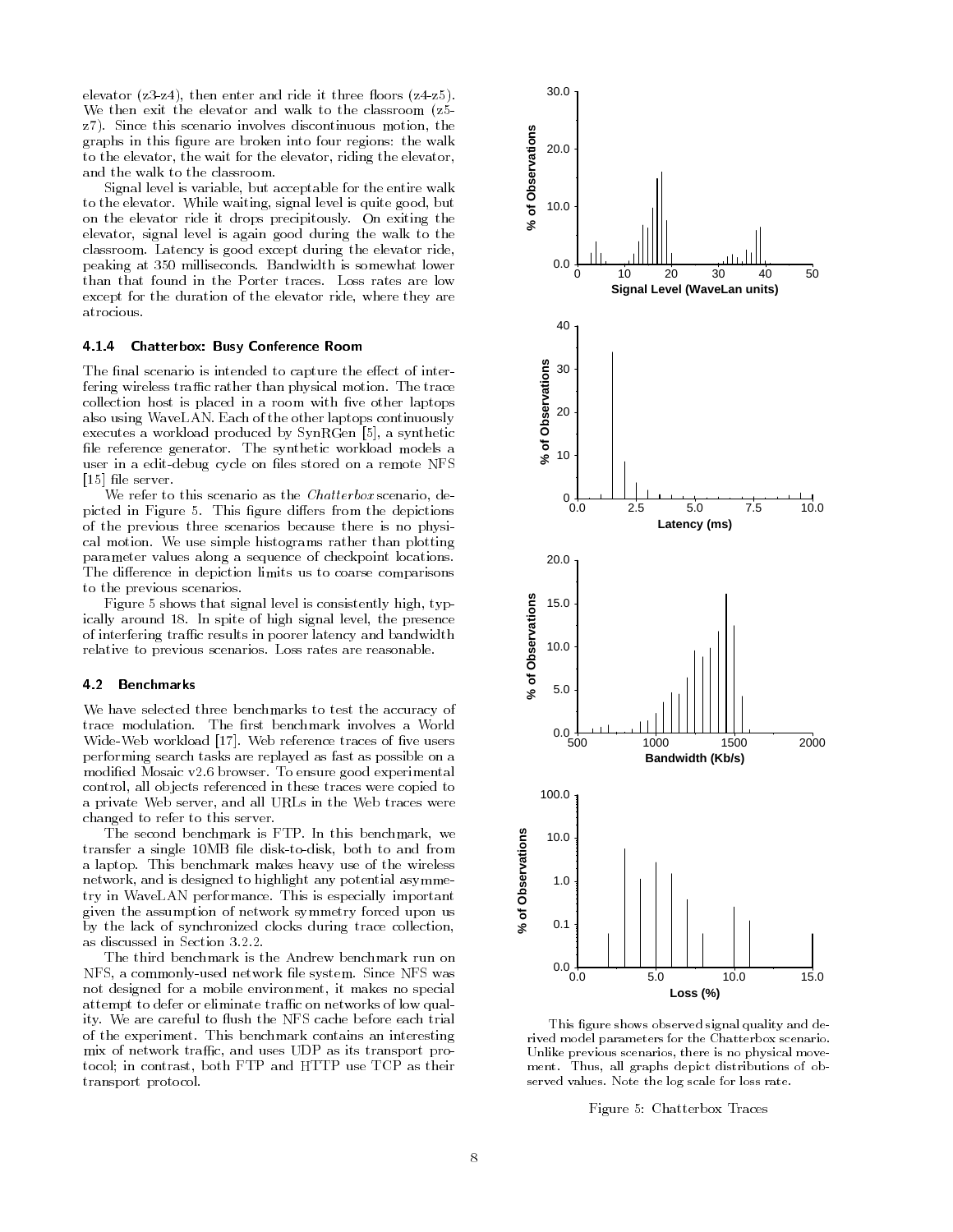### 5 Experimental Results

#### 5.1 Experimental Conditions 5.1 Experimental Conditions

Trace collection and benchmarking were performed on an IBM ThinkPad 701c laptop with an Intel 80486 75MHz DX4 processor and 24MB of memory. We used a WaveLAN radio modem on the laptop, and relied on an infrastructure of several dozen WavePoint base stations to provide service to the mobile host through a single IP router. The laptop communicated with an Intel Pentium 90MHz workstation with 32MB of memory connected to the campus network via Ethernet. For modulation experiments, we used these same machines, but connected them with an isolated Ethernet. Both machines ran NetBSD version 1.2, customized for trace collection and modulation. In our experiments, only the ThinkPad performed collection or modulation.

For each benchmark on each scenario, we ran four live trials, and collected four traces for distillation, interleaving trials with traces. We then distilled each of the four traces for use in modulation, and ran a trial of the benchmark over each of these distilled traces. As one might expect, two trials of the same benchmark over the same distilled trace show little variance. When the same benchmark is run over distinct distilled traces intended to duplicate the same path, the results can show signicant variance.

#### 5.2 World Wide Web Benchmark

Figure 6 presents the results from the World Wide Web benchmark. In all scenarios, the difference between the means of real and modulated elapsed times is less than the sum of their standard deviations. This indicates that trace modulation is accurate within the bounds of experimental error for these scenarios.

### 5.3 FTP Benchmark

The FTP benchmark is important for two reasons. First, it is network-limited, and therefore most sensitive to network performance. Second, since send and receive performance are largely independent, it allows us to explore the impact of our network symmetry assumption forced by the lack of synchronized clocks during trace collection.

Figure 7 presents our results. In the Wean and Chatterbox scenarios, real and modulated performance are comparable: the difference between the means is less than the sum of their standard deviations. While this is not true of the Flagstaff scenario, the real send and receive performance differ by more than 20 seconds. Both modulated send and receive performance are very close to the mean of real send and receive, and hence an accurate recapturing of the traced environment given our symmetry limitations. The Porter scenario is the only troubling one, not sufficiently delaying either send or receive traffic. Modulated send performance is off by 1.05 times the sum of the standard deviations; receive is off by 1.56 times.

The substantial difference between send and receive performance over the real WaveLAN in these scenarios indicates that network performance is in fact quite asymmetric. This contradicts the modeling assumption of symmetry stated in Section 3.2.2, and further emphasizes the need for synchronized clocks during trace collection; such clocks would allow us to trace one-way performance. Also of note is the large standard deviation in the Chatterbox scenario. This high variance is shown in almost all of our real and modulated results.

| Scenario   | Real<br>(s)                 |        | Modulated (s)   |        |
|------------|-----------------------------|--------|-----------------|--------|
| Wean       | 161.47                      |        | $(7.82)$ 160.04 | (2.60) |
| Porter     | 159.83                      |        | $(5.07)$ 150.65 | (5.83) |
| Flagstaff  | 157.82                      |        | $(6.58)$ 148.64 | (9.61) |
| Chatterbox | $169.07$ $(17.63)$ $157.62$ |        |                 | 10.18) |
| Ethernet   | 140.30                      | (3.07) |                 |        |

This table gives the mean elapsed time in seconds of four trials of the World Wide Web benchmark for each mobile scenario. For reference, the last row gives the performance of the benchmark over the Ethernet used for modulation. Figures in parentheses are standard deviations. Note that due to a problem with our experimental setup, the real Porter numbers come from only three trials rather than four.

Figure 6: Elapsed Times for World Wide Web Benchmark

| Scenario   |      | Real<br>S         | Modulated        |  |
|------------|------|-------------------|------------------|--|
| Wean       | send | 79.88<br>(10.88)  | 72.65<br>(3.33)  |  |
|            | recv | 64.93<br>(0.93)   | 67.83<br>(2.34)  |  |
| Porter     | send | 86.38<br>(4.94)   | 76.65<br>(4.29)  |  |
|            | recv | 82.23<br>(1.92)   | 72.95<br>(4.01)  |  |
| Flagstaff  | send | 88.15<br>(1.60)   | 74.88<br>(2.97)  |  |
|            | recy | 61.85<br>(1.12)   | 70.80<br>(3.36)  |  |
| Chatterbox | send | 116.83<br>(30.49) | 92.13<br>(20.13) |  |
|            | recv | 96.83<br>(42.15)  | 87.28<br>(17.18) |  |
| Ethernet   | send | 20.50<br>(0.08)   |                  |  |
|            | recv | 18.83<br>(0.17)   |                  |  |

This table gives the mean elapsed times in seconds of four trials of the FTP benchmark. Send and receive performance are reported separately. For reference, the final row gives benchmark performance over the Ethernet used for modulation. Numbers in parentheses are standard deviations parentheses are standard deviations. The standard deviations are standard deviations. The standard deviations of

Figure 7: Elapsed Times for FTP Benchmark

### 5.4 Andrew Benchmark on NFS

The input to the Andrew Benchmark is a tree of about 70 source files occupying about 200KB. There are five distinct phases in the benchmark: MakeDir, Copy, ScanDir, ReadAll, and Make. The benchmark is run over files stored in NFS. Roughly, there are two classes of NFS operations: status checks and data exchanges. The former are typically very small messages, while the latter are larger. For most NFS clients, the ScanDir and ReadAll phases operate on warm caches, and transmit only status-check messages.

Figure 8 presents the elapsed times for each phase under real and modulated network conditions, as well as the total times for the benchmark. In three of the four scenarios  $-$ Wean, Porter, and Chatterbox — the difference between the means of real and modulated total times is within the sum of their standard deviations. In two of those three, Porter and Chatterbox, this is also true of all individual phases of the benchmark.

In the Wean trace, the ScanDir and ReadAll phases are both under-delayed in modulation. We suspect this is due to our inability to schedule delays at granularities shorter than 10 milliseconds. Many of the short, infrequent messages exchanged during those two phases do not have calculated delays large enough to be acted upon.

We conjecture that the Flagstaff scenario, where real and modulated performance diverge the most, also suffers from this phenomenon. As shown in Figures 2 through 5, Flagstaff latency and bandwidth tend to be comparable to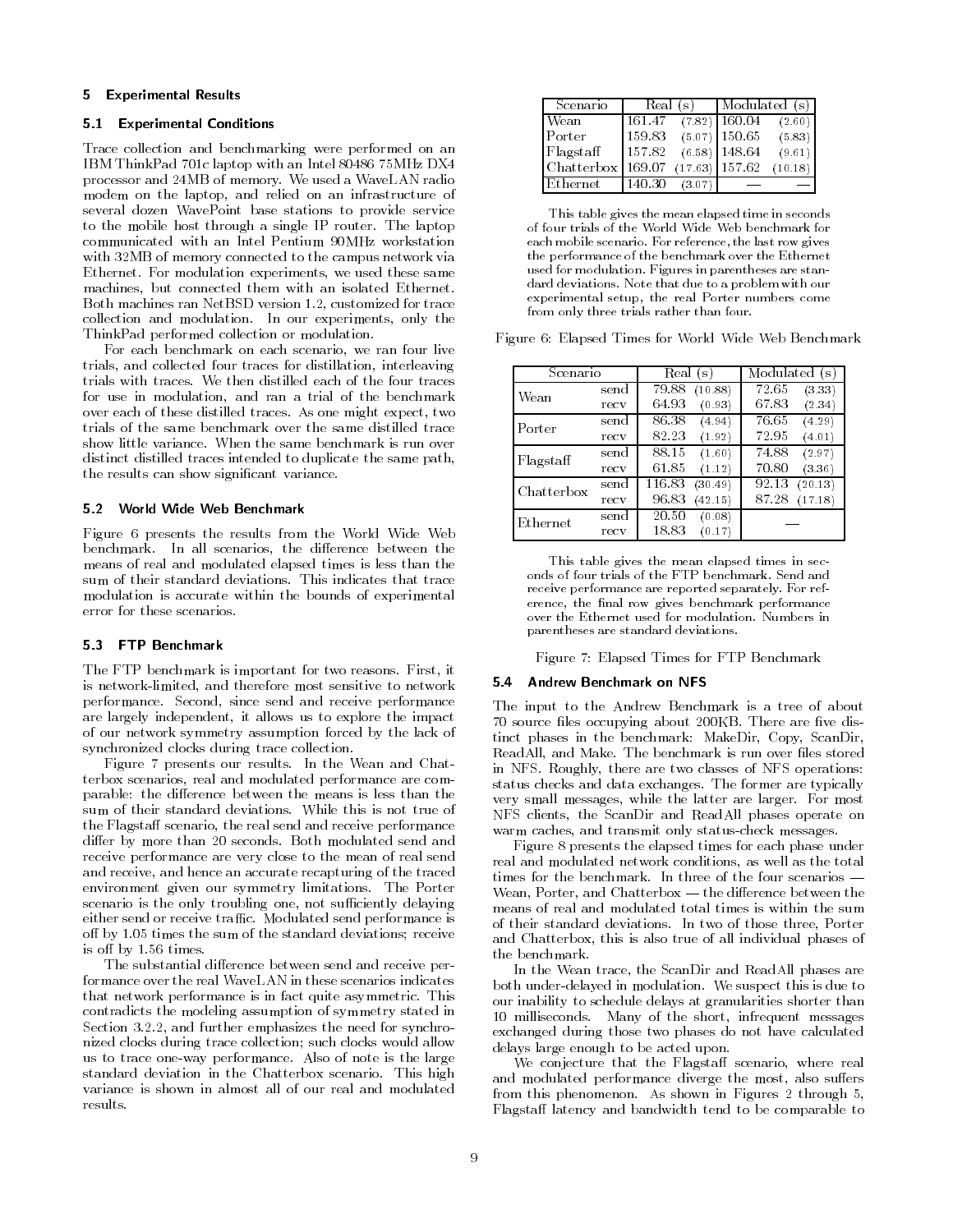| Scenario   |      | MakeDir (<br>l s l | Copy<br>$\left( s\right)$ | ScanDir<br>l S.  | ReadAll<br>$\overline{S}$ | Make (s)         | Total(s)         |
|------------|------|--------------------|---------------------------|------------------|---------------------------|------------------|------------------|
| Wean       | Real | 3.00<br>(0.00)     | 18.00<br>(0.82)           | 13.50<br>(0.58)  | 23.00<br>(0.82)           | 105.50<br>(3.87) | 163.00<br>(4.40) |
|            | Mod. | 2.50<br>(1.00)     | 19.25<br>(3.69)           | 10.00<br>(1.83)  | 19.00<br>(0.82)           | 112.00<br>(4.97) | 162.75<br>(4.86) |
| Porter     | Real | 3.00<br>(0.00)     | 20.00<br>(1.41)           | 18.50<br>(4.65)  | 23.50<br>(1.29)           | 104.50<br>(1.29) | 169.50<br>(5.45) |
|            | Mod. | 2.50<br>(1.00)     | 16.75<br>(3.86)           | 12.00<br>(4.24)  | 20.25<br>(2.87)           | 99.50<br>(4.20)  | 151.00(14.09)    |
| Flagstaff  | Real | 2.75<br>(0.50)     | 19.25<br>(0.50)           | 15.25<br>(1.26)  | 28.00<br>(1.83)           | 111.75<br>(2.99) | 177.00<br>(4.69) |
|            | Mod. | 2.75<br>(0.50)     | 15.00<br>(2.71)           | 10.75<br>(3.59)  | 20.00<br>(2.83)           | 97.25<br>(4.92)  | 145.75<br>(5.91) |
| Chatterbox | Real | 3.50<br>(1.00)     | 22.50<br>(5.69)           | 18.25<br>(3.96)  | 27.25<br>(6.55)           | 109.25(11.18)    | 180.75 (27.61)   |
|            | Mod. | 4.00<br>(0.82)     | 30.75(19.43)              | 21.00<br>(18.92) | 30.00(12.44)              | 117.00(20.61)    | 202.75 (50.79)   |
| Ethernet   | Real | 2.25<br>(0.50)     | 12.50<br>(0.58)           | 7.75<br>(0.50)   | 17.50<br>(0.58)           | 84.00<br>(1.41)  | 124.00<br>(1.63) |

This table gives the per-phase mean elapsed times in seconds, and the total benchmark time, of four trials of the Andrew Benchmark under real and modulated network conditions. For reference, the final row gives benchmark performance over the Ethernet used for modulation. Standard deviations are given in parentheses.

Figure 8: Elapsed Times for Andrew Benchmark Phases

or better than those of the other three scenarios. Thus, many of the shorter NFS messages that are present in the benchmark will have delays below our threshold.

#### 55 **Discussion**

As our benchmarks show, trace modulation is an effective way to provide reproducible yet realistic network performance in a controlled experimental environment. While the technique works quite well, there are some avenues for further investigation. As the FTP performance over WaveLAN clearly shows, we have need for fine-grained, low-drift, synchronized clocks to accurately model asymmetric network behavior. As the Andrew Benchmark shows, another use for such clocks would be to schedule delayed packets more accurately than the current NetBSD kernel allows.

While Chatterbox results show that we adequately capture a congested environment, we have some reservations with our approach; the variance observed during our benchmarks is high enough to warrant further study. Such variance may be from several sources such as the bursty behavior of our SynRGen synthetic users, and media contention. Our current approach of including extra delay encountered by one or more packets in a triplet as extra latency performs reasonably well, but we suspect a more complicated model will be required to fully capture the behavior exhibited in this scenario.

#### 6 **Conclusion**

In this paper, we have shown how the characteristics of a complex network can be captured and reproduced. Although motivated by the demands of wireless networks, this approach also holds promise for wired networks given a suf ficiently fast network on which to perform modulation.

The essence of our strategy is a trace-based approach involving three phases. The first phase records observations of the wireless network when it is subjected to a known workload from a moving host. The second phase interprets these observations in the light of a simple network model, and transforms them into a replay trace. The third phase uses the replay trace to modulate the loss and delay behavior of a LAN attached to a static host. During modulation, unmodied application and system software on the static host perceive time-varying network quality faithful to that seen by the moving host during the first phase.

Our validation experiments confirm the effectiveness of this approach, but point out a need for fine-grain, low-drift,

synchronized clocks. Such clocks would enable us to eliminate our assumption of network symmetry and hence allow us to use one-way rather than round-trip measurements. They would also allow us to accurately reproduce short delays.

While this paper has focused on the use of traces from real networks, it is also possible to modulate using synthetic traces. These can be used to generate characteristics that can only be approximated by actual networks. For example, a recent paper [14] reports on the use of synthetic traces to explore the behavior of an adaptive mobile system in response to step and impulse variations in bandwidth.

We are confident that the trace-based methodology described here will prove to be useful and versatile. Analyses of traces can offer broad design insights for mobile systems and help in choosing system parameter values. Tracing can play an important role in debugging by deterministically reproducing the network conditions under which a subtle bug was originally uncovered. Traces exported from demanding environments enable a new mobile system to be stress-tested under real-life conditions before it is ready for deployment. A set of traces can be used as a benchmark family for evaluating and comparing the adaptive capabilities of alternative mobile system designs. Overall, the strength of our methodology lies in its ability to combine realism with reproducibil $ity$  — an asset that will prove invaluable in many aspects of mobile system design, implementation and evaluation.

### Acknowledgements

The authors wish to thank Kevin Walker, who designed and generated the trace visualization graphs in Section 4.1, and Jason Flinn, who pointed out an earlier error in our probability of loss calculation. Thanks are also due to Dave Johnson, Bruce Maggs, and Hui Zhang who helped refine early versions of both our work and our description of it. Mary Baker, Mike Davis, Barbara Denny, Chane Fullmer, Geo Kuenning, and Mark Lewis provided early feedback on our trace collection format and associated tools and documentation.

#### Software Availability

The software described in this paper is available for unrestricted use. Directions on obtaining source code can be found on the World Wide Web at http://www.cs.cmu.edu /afs/cs.cmu.edu/project/coda/Web/coda.html